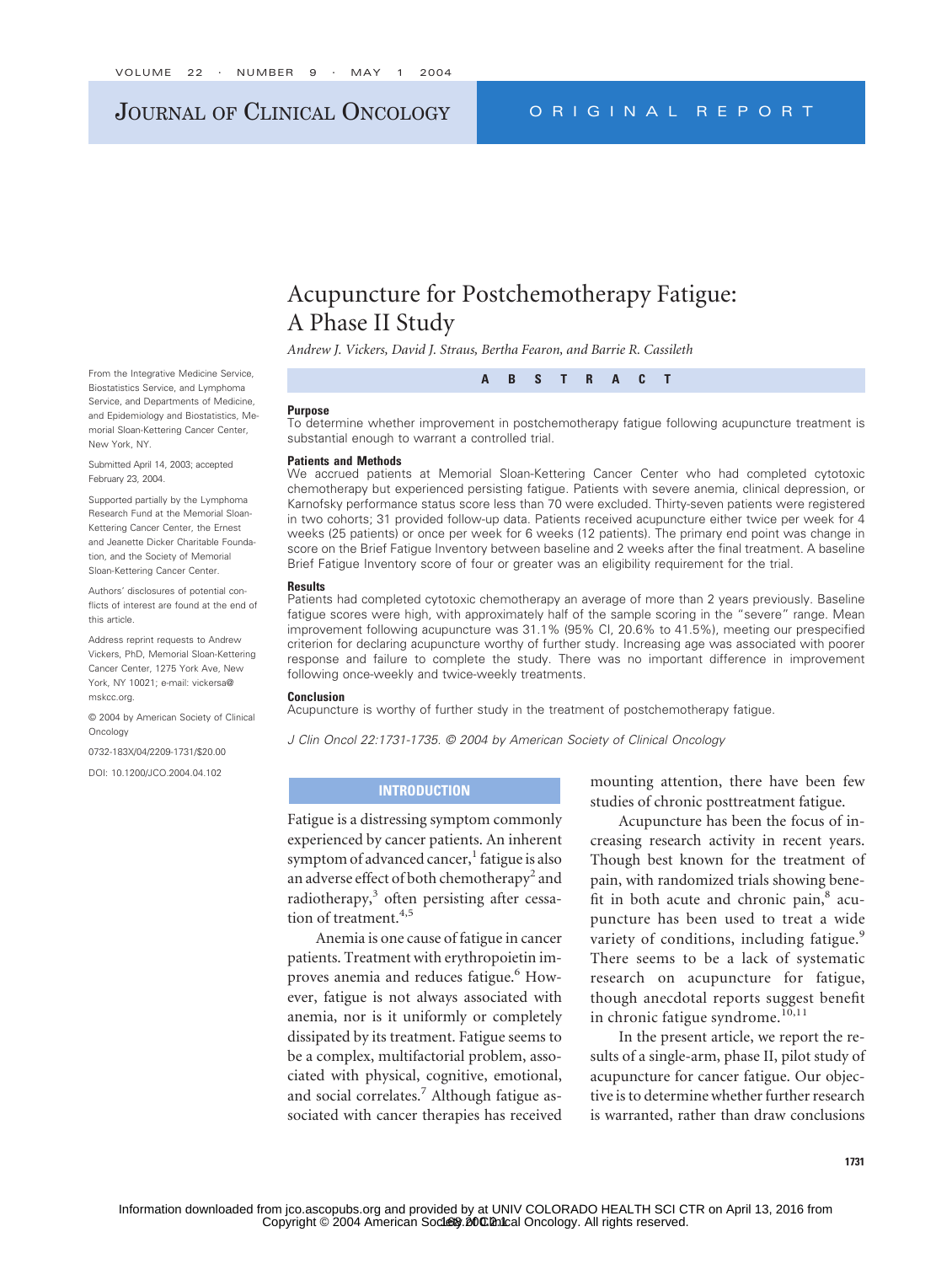about efficacy. The study design was adapted from phase II trials of chemotherapy and represents a novel approach to early-phase treatment studies with symptom control end points. The key aspect of a phase II trial is specification of an "uninteresting" and a "desirable" level of activity. Phase II designs require that, for an intervention to be taken forward to randomized trial, statistical analysis must reject a null hypothesis that it has uninteresting activity and fail to reject an alternative hypothesis that it has desirable activity. We defined "uninteresting" and "desirable" levels of activity as percentage mean changes from baseline. To reflect clinical realities, we considered that cancer patients in the future would not bear the time and trouble of a course of acupuncture if their fatigue improved by only 15%, but that a 40% improvement would be perceived as desirable. The decision rule adopted for considering acupuncture worthy of further study was that the 95% CI for the percentage change in fatigue must exclude improvements less than 15% and include improvements of at least 40%.

# **PATIENTS AND METHODS**

We recruited ambulatory adult patients at Memorial Sloan-Kettering Cancer Center (MSKCC) who had completed cytotoxic chemotherapy at least 3 weeks previously but complained of persisting fatigue. Patients could be referred by physicians if they presented with fatigue or could self-refer in response to flyers posted in patient waiting areas. A research study assistant (B.F.) screened individuals for eligibility by direct interview and with reference to medical records.

Patients were excluded for severe anemia, which was defined as any of the following: hemoglobin level less than 9 g/dL, hematocrit level less than 30, decline in hemoglobin of  $\geq 2$  g/dL in the previous month, or active treatment for anemia. Other exclusion criteria were: Karnofsky Performance Status below 70, any significant comorbidity, anticipated survival of less than 3 months, acupuncture treatment in the previous 6 months, and fatigue before cancer diagnosis. None of the following could be scheduled during or for 3 weeks before the start of the trial: surgery, chemotherapy, radiotherapy, initiation of hormonal therapy, or initiation of immunotherapy.

Patients completed the Brief Fatigue Inventory (BFI) and the Hospital Anxiety and Depression Scale (HADS) at baseline. The BFI has been shown to have good reliability (Cronbach's  $\alpha = .96$ ) and to correlate well with other measures of fatigue.<sup>12</sup> The instrument consists of a one-page fatigue assessment tool that contains nine items, each measuring the severity of fatigue on a 0-through-10 scale. The first three items assess current level of fatigue, and worst and usual fatigue in the preceding 24 hours. Six items assess the extent to which fatigue has interfered with different aspects of life, such as work or social relations, during the preceding 24 hours. The BFI score is calculated from the mean of completed items. HADS is a widely used instrument developed especially for populations with physical illness. It avoids aspects of psychological disease (eg, lowered sex drive) that may result directly from physical illness or its treatment. HADS has good psychometric properties<sup>13,14</sup>; a meta-analysis of studies using HADS reported a mean Cronbach's  $\alpha$  of .83 for anxiety and .82 for

depression.15HADS involves one measure ("I feel as if I am slowed down.") that is likely to be scored highly by a fatigued population. We therefore omitted scoring of this question. The scores for the remaining questions on the depression scale were multiplied by 7/6 to maintain comparability with the full HADS. This methodology has been used in a previous study of HADS in fatigued patients.16 Baseline questionnaires were completed by interview with the research study assistant.

Patients with baseline BFI scores rounded to 4 or greater (considered the threshold between "mild" and "moderate" symptoms<sup>12</sup>) and HADS depression score less than 11 (the typical threshold for diagnosis of clinical depression) were given informed consent by an oncologist and enrolled onto the study.

A second baseline BFI was administered 1 week later at the clinic, immediately before the first acupuncture treatment. Follow-up BFIs were completed by patients at home 1 and 2 weeks after the final treatment. At a final debriefing interview, patients were asked to report any adverse effects from acupuncture and to describe any treatments taken for anemia or fatigue.

In the first stage of the study, patients received traditional Chinese acupuncture twice per week for 4 weeks. Treatment was given at the MSKCC Bendheim Integrative Medicine Service outpatient center—a tranquil facility a few blocks from the main MSKCC campus— by acupuncturists who were staff members of the MSKCC Integrative Medicine Service and licensed to practice acupuncture in New York State. Needles were inserted bilaterally at the following acupuncture point locations: ST36, SP8, and SP9. Unilateral needling was used at locations CV6, CV4. The point LI11 was needled bilaterally, except in cases in which axillary lymph node dissection presented the danger of lymphedema, in which case the affected arm was not needled. These points typically are used in Chinese medicine to treat fatigue.<sup>17</sup> Needles were inserted to the depth used in traditional Chinese acupuncture, and retained for 20 minutes. As is common in traditional acupuncture, practitioners attempted to elicit *de qi* to help determine exact point location. Immediately after needle insertion, acupuncturists completed an audit sheet verifying the acupuncture points used. These records were routinely reviewed, and acupuncturists were found to have followed the acupuncture point prescription.

Some patients in the initial cohort reported that twice-weekly treatment was inconvenient. Accordingly, we accrued additional patients in a second cohort who were treated once weekly for 6 weeks. We also slightly modified the acupuncture point prescription to the following: ST36, SP6, CV6, CV4, KI3, and KI27.

Statistical analyses were conducted using Stata 7 (Stata Corp, College Station, TX). Percent improvement was calculated for each patient by subtracting the mean of the two follow-up scores from the mean of the two baseline scores, and dividing by the latter. Acupuncture was to be considered worthy of further study if the 95% CI for percent improvement excluded 15% and included 40% or more. Predictors of improvement were explored by linear regression with percent improvement as the dependent variable. In the initial step, age, sex, days since chemotherapy, and baseline fatigue were assessed univariately. Anxiety and depression, which are highly correlated, were assessed in a bivariate model. Variables that predicted outcome  $(P < .1)$  were entered into a multivariable model.

Our initial sample size calculation was that 15 patients were required to have an 80% power to declare acupuncture active if the true improvement was 40%. Accrual to the first stage of the study was stopped when we received the data from the 15th patient.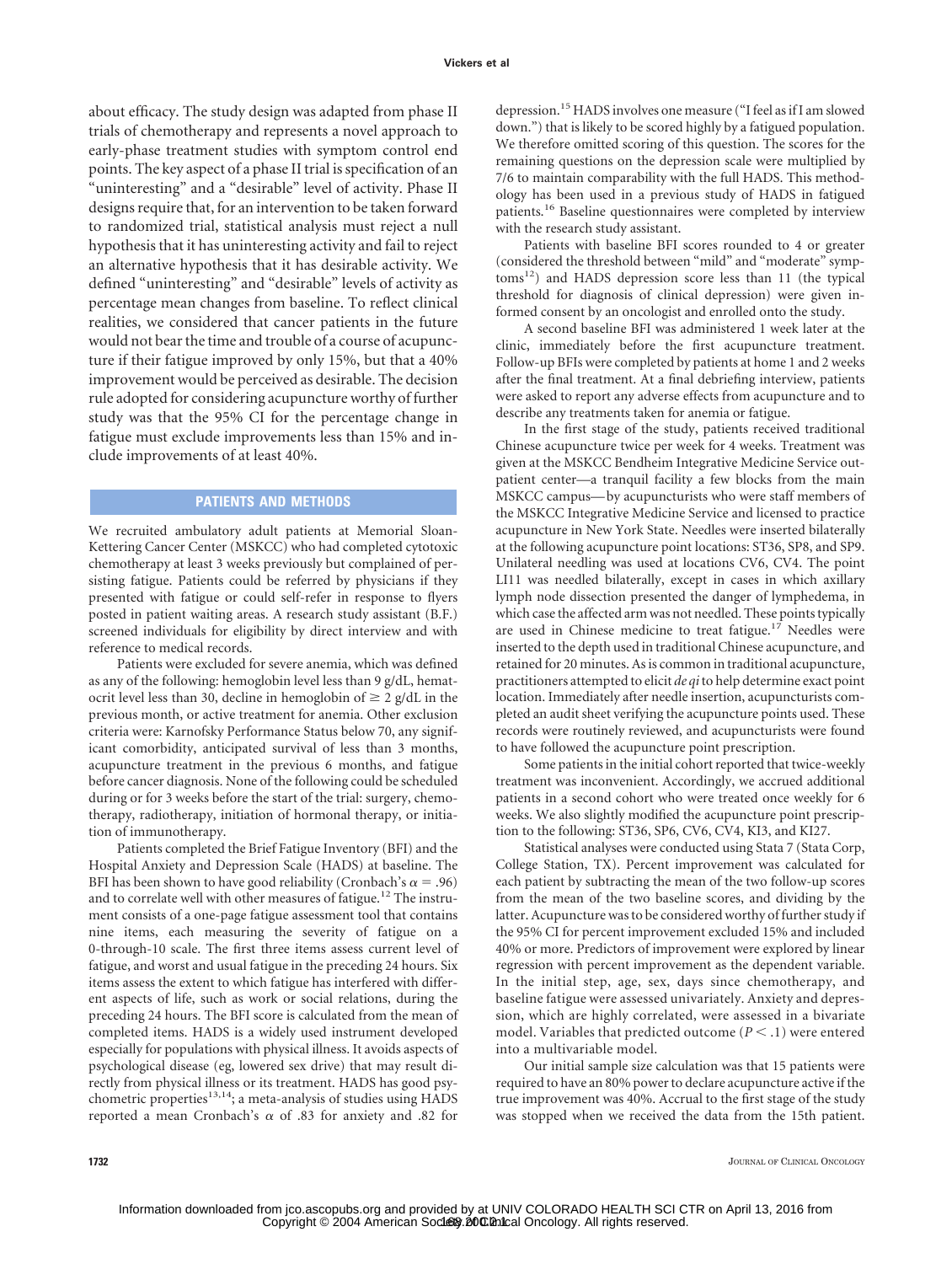Accrual to the second stage was stopped when all patients who had joined a waiting list had been contacted.

The study was approved by the institutional review board at MSKCC in accordance with an assurance filed with and approved by the US Department of Health and Human Services. Informed consent was obtained from each participant.

# **RESULTS**

Initial recruitment interviews were conducted with 83 patients. Seventeen declined participation, predominantly due to travel constraints or concurrent illness, and 29 were excluded for the following reasons: recent acupuncture in five patients (17%); anemia in one patient (3%); recent change in treatment in three patients (10%); comorbidity in two patients (7%); high depression score in seven patients (24%); fatigue not related to chemotherapy in two patients (7%); low performance status in two patients (7%); low baseline fatigue score for six patients (21%); and recent chemotherapy in one patient (3%). Twenty-five patients were accrued for the first stage of the study between June 2001 and April 2002; of these, six withdrew. Three patients dropped out because of travel time considerations; two, before receiving any treatment; and one, after receiving three sessions of acupuncture. One patient experienced a recurrence of cancer during the trial and had to resume chemotherapy. Two patients withdrawing after three and five treatments reported that pain related to comorbidities made traveling to receive treatment overly troublesome. A second cohort of 12 patients was accrued between July 2002 and October 2002. All 12 provided follow-up data suggesting greater acceptability of once-weekly treatment.

Baseline characteristics of the sample are presented in Table 1, separately for the 31 patients who completed the trial and the six who did not provide follow-up data. Most patients had been treated with curative intent and had no evidence of disease. Despite patients having completed cytotoxic chemotherapy an average of more than 2 years previously, baseline fatigue scores were high, with approximately half of the sample scoring in the "severe" range  $(\geq$ 7).<sup>12</sup> All patients completed the requisite number of treatments except for one in each cohort who missed a single treatment session. Similarly, one patient in each cohort exceeded the anticipated duration of treatment by 1 week.

The results of the study are presented in Table 2. The mean improvement from baseline to follow-up was 31.1% (standard deviation, 28.4). Twelve patients (39%) improved by 40% or more, and three experienced near-total  $($  > 75%) resolution of fatigue symptoms. Three patients experienced exacerbations in fatigue (increases of 5%, 18%, and 22%).

The 95% CI for improvement in fatigue is 20.6% to 41.5%, which meets the prespecified criterion for declaring acupuncture to be worthy of further study.

| Table 1. Baseline Characteristics of the Study Sample |                    |                 |                    |                |  |  |
|-------------------------------------------------------|--------------------|-----------------|--------------------|----------------|--|--|
|                                                       |                    | Completed Study |                    | Withdrawals    |  |  |
|                                                       | No. of<br>Patients | $\%$            | No. of<br>Patients | %              |  |  |
| Total No.                                             | 31                 |                 | 6                  |                |  |  |
| Male-female ratio                                     | 10:21              | 32:68           | 1:5                | 17:83          |  |  |
| Diagnosis                                             |                    |                 |                    |                |  |  |
| Breast cancer                                         | 10                 | 32              | $\mathbf{1}$       | 17             |  |  |
| Gastrointestinal cancer                               | 3                  | 10              | $\Omega$           | $\Omega$       |  |  |
| Gynecologic cancer                                    | 5                  | 16              | $\overline{0}$     | $\overline{0}$ |  |  |
| Hematologic cancer                                    | 5                  | 16              | 4                  | 67             |  |  |
| Lung cancer                                           | 7                  | 23              | $\overline{0}$     | $\overline{0}$ |  |  |
| Prostate cancer                                       | $\Omega$           | $\Omega$        | 1                  | 17             |  |  |
| Testicular cancer                                     | 1                  | 3               | $\Omega$           | 0              |  |  |
| <b>KPS</b> score                                      |                    |                 |                    |                |  |  |
| 70                                                    | 1                  | 3               | 0                  | $\Omega$       |  |  |
| 80                                                    | 8                  | 26              | $\overline{2}$     | 33             |  |  |
| 90                                                    | 18                 | 58              | 3                  | 50             |  |  |
| 100                                                   | $\overline{4}$     | 13              | 1                  | 17             |  |  |
| Concurrent hormonal therapy                           | 8                  | 26              | $\Omega$           | $\Omega$       |  |  |
| No evidence of disease                                | 26                 | 84              | 5                  | 83             |  |  |
| Age                                                   |                    |                 |                    |                |  |  |
| Mean                                                  | 61                 |                 | 76                 |                |  |  |
| <b>SD</b>                                             | 10.2               |                 | 9.7                |                |  |  |
| Range                                                 | 43-78              |                 | 66-85              |                |  |  |
| Years since chemotherapy                              |                    |                 |                    |                |  |  |
| Mean                                                  | 2.5                |                 | 1.8                |                |  |  |
| <b>SD</b>                                             | 2.6                |                 | 2                  |                |  |  |
| Range                                                 | $0.2 - 9.5$        |                 | $0.1 - 5.3$        |                |  |  |
| Mean baseline BFI                                     |                    |                 |                    |                |  |  |
| Mean                                                  | 6.47               |                 | 5.64               |                |  |  |
| <b>SD</b>                                             | 1.21               |                 | 1.38               |                |  |  |
| Range                                                 | $4.4 - 8.8$        |                 | $3.7 - 7.9$        |                |  |  |
| HADS depression score                                 |                    |                 |                    |                |  |  |
| Mean                                                  | 4.5                |                 | 5.2                |                |  |  |
| <b>SD</b>                                             | 2.1                |                 | 2.9                |                |  |  |
| Range                                                 | $0 - 9$            |                 | $1 - 9$            |                |  |  |
| HADS anxiety score                                    |                    |                 |                    |                |  |  |
| Mean                                                  |                    | 8.2             |                    | 8.8            |  |  |
| SD                                                    | 3.9                |                 | 2.7                |                |  |  |
| Range                                                 | $1 - 16$           |                 | $4 - 12$           |                |  |  |

Abbreviations: KPS, Karnofsky performance status; SD, standard deviation; BFI, Brief Fatigue Inventory; HADS, Hospital Anxiety and Depression Scale.

Age, depression, and anxiety predicted extent of improvement (Table 3). Improvement in fatigue was reduced by approximately 1% for each year increase in age and by 6.5% for a 1-point increase in HADS depression; in other words, younger and less depressed patients showed a greater response. Fatigue improved by an additional 3.5% for each 1-point increase in baseline anxiety. Sex was not predictive of improvement. Neither baseline severity nor days since chemotherapy predicted improvement ( $P = .9$ and  $P = .5$ , respectively, when added to regression model).

Dichotomizing the data into age less than 65 years and  $\geq$  65 years, we find that older patients are more likely to drop out (6 of 18  $\nu$  0 of 19; *P* = .006 by  $\chi^2$ ) and have a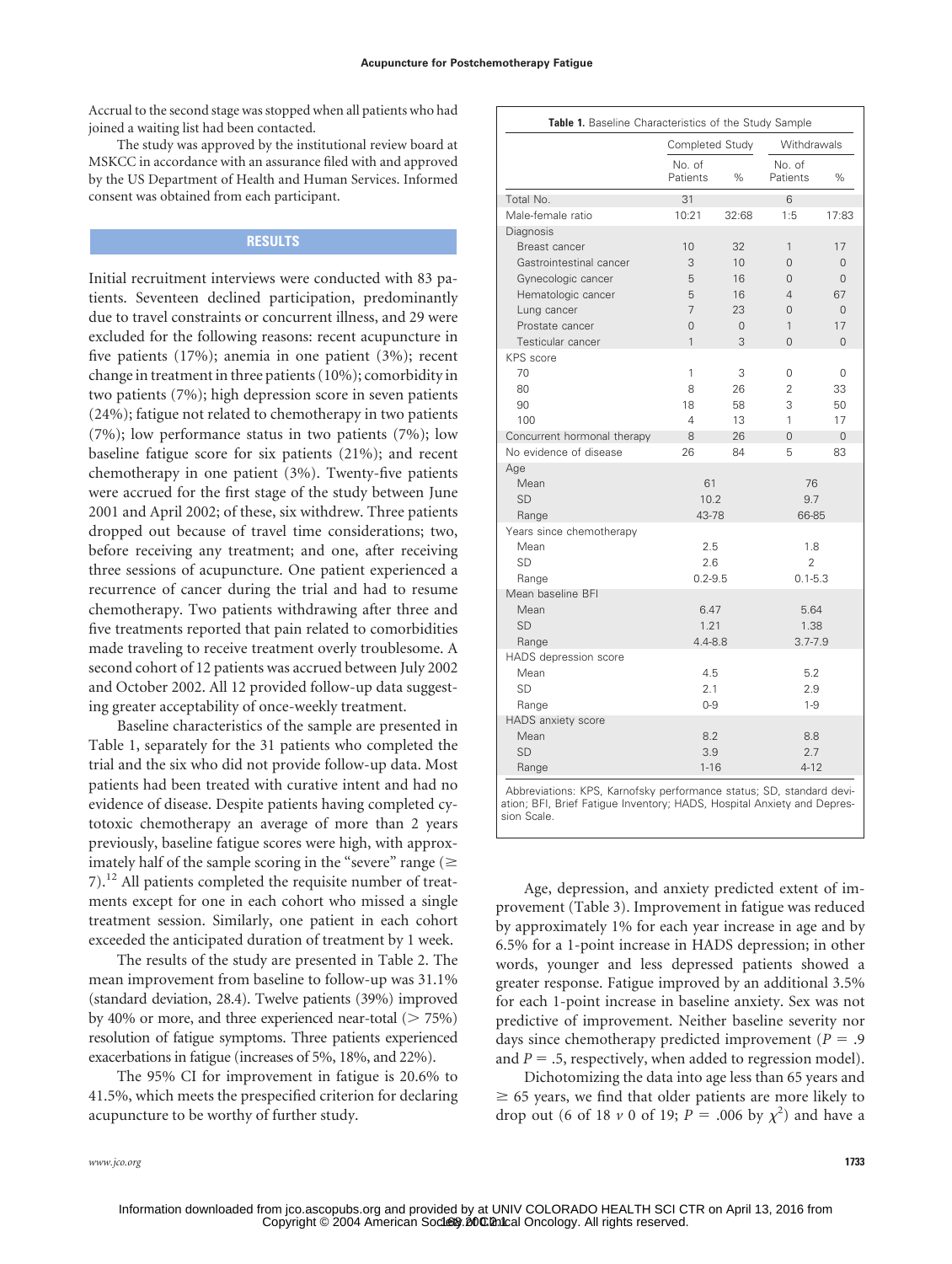| Table 2. Fatique Scores During the Study |                 |      |      |  |
|------------------------------------------|-----------------|------|------|--|
|                                          | No. of Patients | Mean | SD   |  |
| First baseline BFI                       | 31              | 6.60 | 1.39 |  |
| Second baseline BFI                      | 31              | 6.33 | 1.28 |  |
| First post-treatment BFI                 | $29*$           | 4.54 | 2.18 |  |
| Second post-treatment BFI                | 29 <sup>†</sup> | 4.36 | 2.17 |  |
| Mean of baseline BFIs                    | 31              | 6.47 | 1.21 |  |
| Mean of posttreatment BFIs               | 31              | 4.55 | 2 16 |  |

Abbreviations: SD, standard deviation; BFI, Brief Fatigue Inventory. Two patients completed the second, but not first posttreatment BFI. †Two patients completed the first, but not second posttreatment BFI.

tendency for poorer response (mean improvement, 19% *v* 38%,  $P = .068$  by  $\chi^2$ ). It is of note that the mean improvement in the 19 patients younger than 65 years (38%; 95% CI, 25% to 52%) is close to our target.

We saw no evidence that frequency of treatment affects response. Improvements were slightly greater in patients receiving weekly treatment (33% *v* 30%; adjusted difference between groups,  $2\%$ ;  $95\%$  CI,  $-19\%$  to  $24\%$ ). Adjustments for age, depression, anxiety, or baseline score did not affect this conclusion. We therefore recommend weekly treatment for further study.

No adverse events attributable to acupuncture were reported, and no patient used nonstudy treatments for fatigue or anemia.

# **DISCUSSION**

The improvement in fatigue scores following acupuncture for chronic postchemotherapy fatigue met our prespecific criterion for declaring acupuncture to be worthy of further study. Although mean improvement for the whole sample (31%) is less than we had deemed desirable (40%), it is clinically meaningful. Moreover, we found that increasing age was significantly associated with poorer response; fatigue scores in patients younger than 65 years fell by 38%, which was very close to our target.

Given the single-arm, pilot design of our study, neither regression to the mean nor nonspecific (placebo) effects can

| <b>Table 3.</b> Predictors of Percentage Improvement in Fatique Scores by<br>Multivariable Regression                            |             |                    |     |  |  |  |
|----------------------------------------------------------------------------------------------------------------------------------|-------------|--------------------|-----|--|--|--|
| Predictor                                                                                                                        | Coefficient | 95% CI             | P   |  |  |  |
| Age                                                                                                                              | $-0.95$     | $-1.86$ to $-0.04$ | .04 |  |  |  |
| Modified HADS depression score                                                                                                   | $-6.5$      | $-11.7$ to $-1.3$  | .02 |  |  |  |
| HADS anxiety score                                                                                                               | 3.5         | 0.6 to 6.3         | .02 |  |  |  |
| NOTE. All coefficients are in the original scale (unstandardized).<br>Abbreviation: HADS, Hospital Anxiety and Depression Scale. |             |                    |     |  |  |  |

be excluded as possible explanations for the observed improvements. We therefore intend to conduct a randomized placebo-controlled trial, restricting eligibility to patients younger than 65 years.

An effect of acupuncture on fatigue is plausible given the mechanisms underlying each. Serotonin pathways are thought to have a role in mediating chronic fatigue.<sup>18</sup> Increased serotonin has been demonstrated in patients with chronic fatigue syndrome<sup>19</sup> and some cancers,<sup>20</sup> and a link between serotonin and cancer-related fatigue has been postulated.<sup>21</sup> Evidence that acupuncture reduces nausea<sup>22-24</sup> suggests that it may modify serotonin pathways; moreover, changes in serotonin following acupuncture have been directly measured in human acupuncture studies.<sup>25</sup> Given that we did not evaluate serotonin levels, a serotonergic mechanism for acupuncture effects remains speculative; a variety of psychologic and physiologic mechanisms may contribute to any effects of acupuncture against fatigue.

Patients seem to be interested in the use of acupuncture to treat fatigue. Most found the procedure to be very relaxing, and they enjoyed receiving treatment. Patients were eager to participate. The main obstacle to accrual was travel. MSKCC is situated in Manhattan, NY, but the center treats patients throughout the Tristate area as well as more distant regions. Traveling to the city to receive acupuncture was difficult for many patients, especially given the nature of the presenting condition.

We found that increasing age and depression scores were independently associated with poorer outcome. Regarding age, it may be that fatigue in older patients is intensified as a natural part of the ageing process. With respect to depression, it seems that even subclinical levels of depression may reduce the effect of treatment for fatigue. Increased baseline anxiety predicted a better outcome, possibly because acupuncture leads to reductions in tension and anxiety, resulting in decreases in arousal-related fatigue. However, given the design of this phase II study, we are unable to provide definitive explanations for these findings.

In conclusion, we believe that randomized trials of acupuncture for the treatment of postchemotherapy fatigue are warranted.

■■■

# *Acknowledgment*

Acupuncture was provided by Jin Cheng Han, LAc; Mitchel Chalek, LAc; Joan Boccino, LAc; Ming Jin, LAc; Hilary Thing, LAc; and Sheila George, MD, LAc.

# *Authors' Disclosures of Potential Conflicts of Interest*

The authors indicated no potential conflicts of interest.

**1734** JOURNAL OF CLINICAL ONCOLOGY